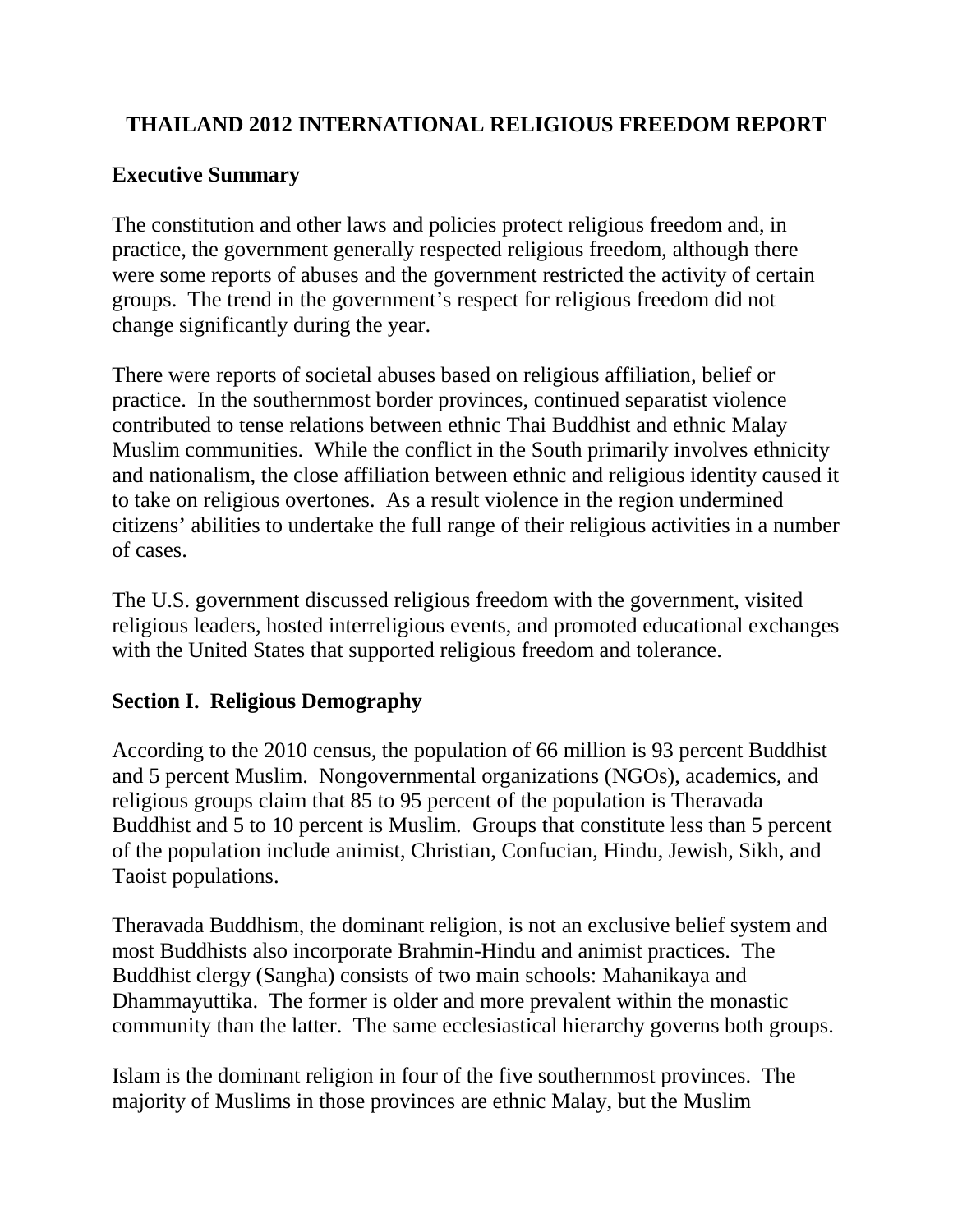population nationally also includes descendants of immigrants from South Asia, China, Cambodia, Indonesia, and those who consider themselves ethnic Thai. The Ministry of Interior's Islamic Affairs Section reported that, as of October, 3,744 mosques are registered in 68 of the country's 77 provinces, of which 3,179 are located in the 14 southern provinces. According to the Religious Affairs Department (RAD) of the Ministry of Culture, 99 percent of these mosques are associated with the Sunni branch of Islam. Shia mosques make up 1 percent and are in Bangkok and the provinces of Nakhon Sithammarat, Krabi, and Phatthalung. There are 39 Provincial Islamic Committees nationwide.

The majority of ethnic Chinese and Vietnamese practice Mahayana or Theravada Buddhism. Many ethnic Chinese, as well as members of the Mien hill tribe, practice forms of Taoism.

# **Section II. Status of Government Respect for Religious Freedom**

## **Legal/Policy Framework**

The constitution and other laws and policies protect religious freedom.

The 2007 constitution protects religious liberty in Section 37 and states that unjust discrimination against a person on the grounds of differences in "religious belief" shall not be permitted (Constitution Section 30). There is no significant pattern of religious discrimination by the government.

There is no state religion; however, Theravada Buddhism receives significant government support, and the 2007 constitution retains the requirement from the previous charter that the monarch be Buddhist. The constitution specifies the state shall "patronize and protect Buddhism as the religion observed by most Thais for a long period of time, as well as other religions, and shall also promote a good understanding and harmony among the followers of all religions as well as encourage the application of religious principles to create virtue and develop the quality of life."

The 2007 constitution generally provides for freedom of speech; however, laws prohibiting speech likely to insult Buddhism and other religions remain in place. The 1962 Sangha Act (amended in 1992) specifically prohibits the defamation or insult of Buddhism and the Buddhist clergy. Violators of the law can face up to one year's imprisonment or fines of up to 20,000 baht (approximately \$667). The 1956 penal code's sections 206 to 208 (last amended in 1976) prohibit the insult or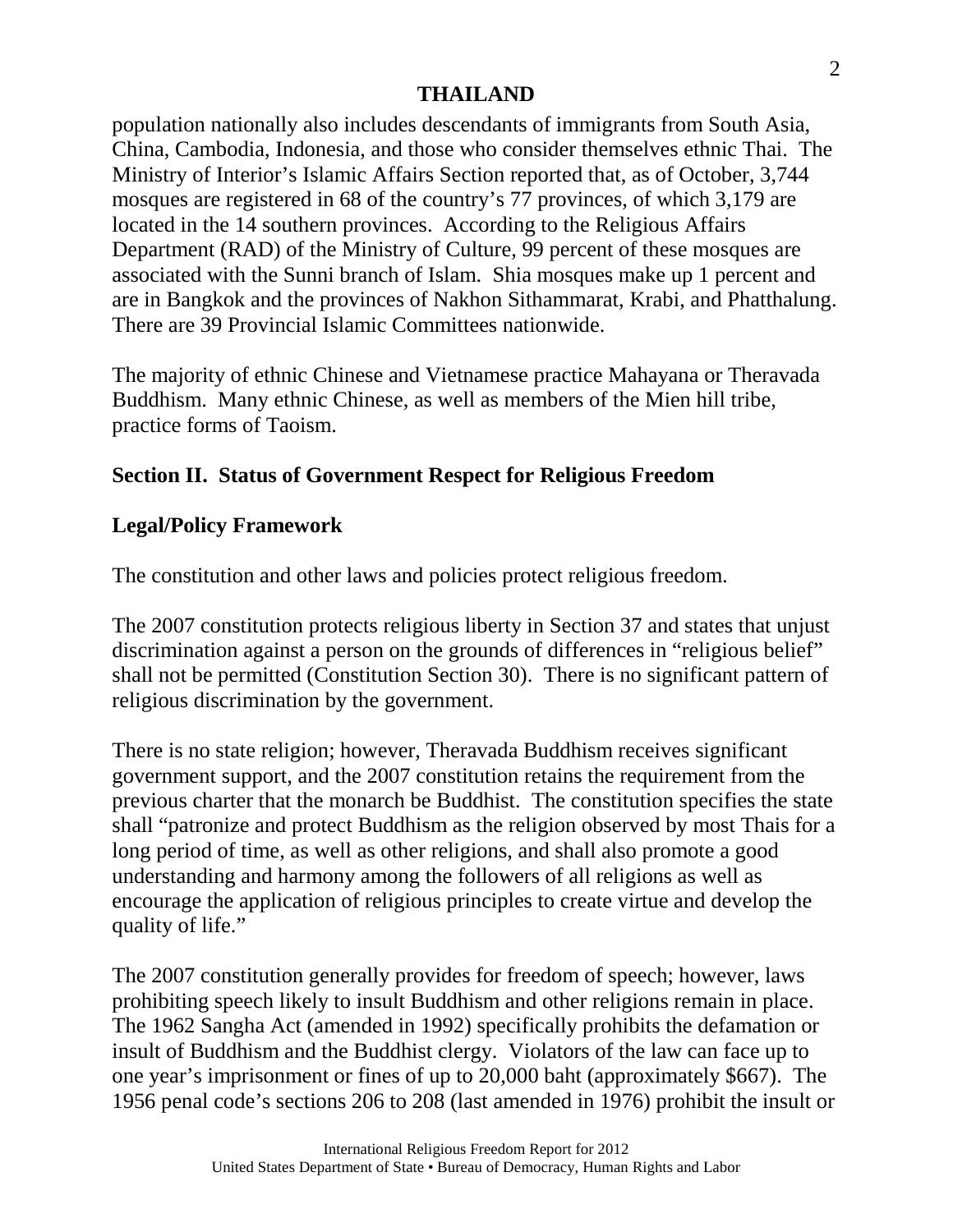disturbance of religious places or services of all officially recognized religious groups. Penalties range from imprisonment of one to seven years or a fine of 2,000 to 14,000 baht (\$67 to \$467).

There are five officially recognized religious groups: Buddhists, Muslims, Brahmin-Hindus, Sikhs, and Christians. The RAD is responsible for registering religious groups. Under provisions of the Regulations on Religious Organizations implemented in 1969 and amended in 1982, the RAD recognizes a new religious group if a national census shows it has at least 5,000 adherents, has a uniquely recognizable theology, and is not politically active. A religious organization must also be accepted into at least one of the five existing recognized religious groups before the RAD will grant registration. Generally, the government requires that new groups receive acceptance from existing groups with similar belief systems. Government registration confers some benefits, including access to state subsidies, tax exempt status, and preferential allocation of resident visas for organization officials; however, since 1984 the government has not recognized any new religious groups. In practice unregistered religious groups operate freely, and the government's practice of not recognizing any new religious groups does not restrict their activities.

The law requires religious education at both the primary and secondary levels. In 2003 the Ministry of Education introduced a course called "Social, Religion, and Culture Studies," which students in each grade study for one to two hours each week. The course contains information about all of the recognized religious groups in the country. Students who wish to pursue in-depth studies of a particular religion may study at a religious school and can transfer credits to the public school. Individual schools, working in conjunction with their local administrative boards, are authorized to arrange additional religious studies courses. The Supreme Sangha Council and the Central Islamic Committee of Thailand create special curriculums for Buddhist and Islamic studies.

There are four types of Islamic educational institutions in the southern part of the country. The first comprises government-subsidized schools. This type of schooling offers Islamic education in conjunction with the national curriculum. The language of instruction is Thai, and there are approximately 271 schools in this category. The government recognizes these schools, supports them financially, and graduating students can continue to higher education within the country.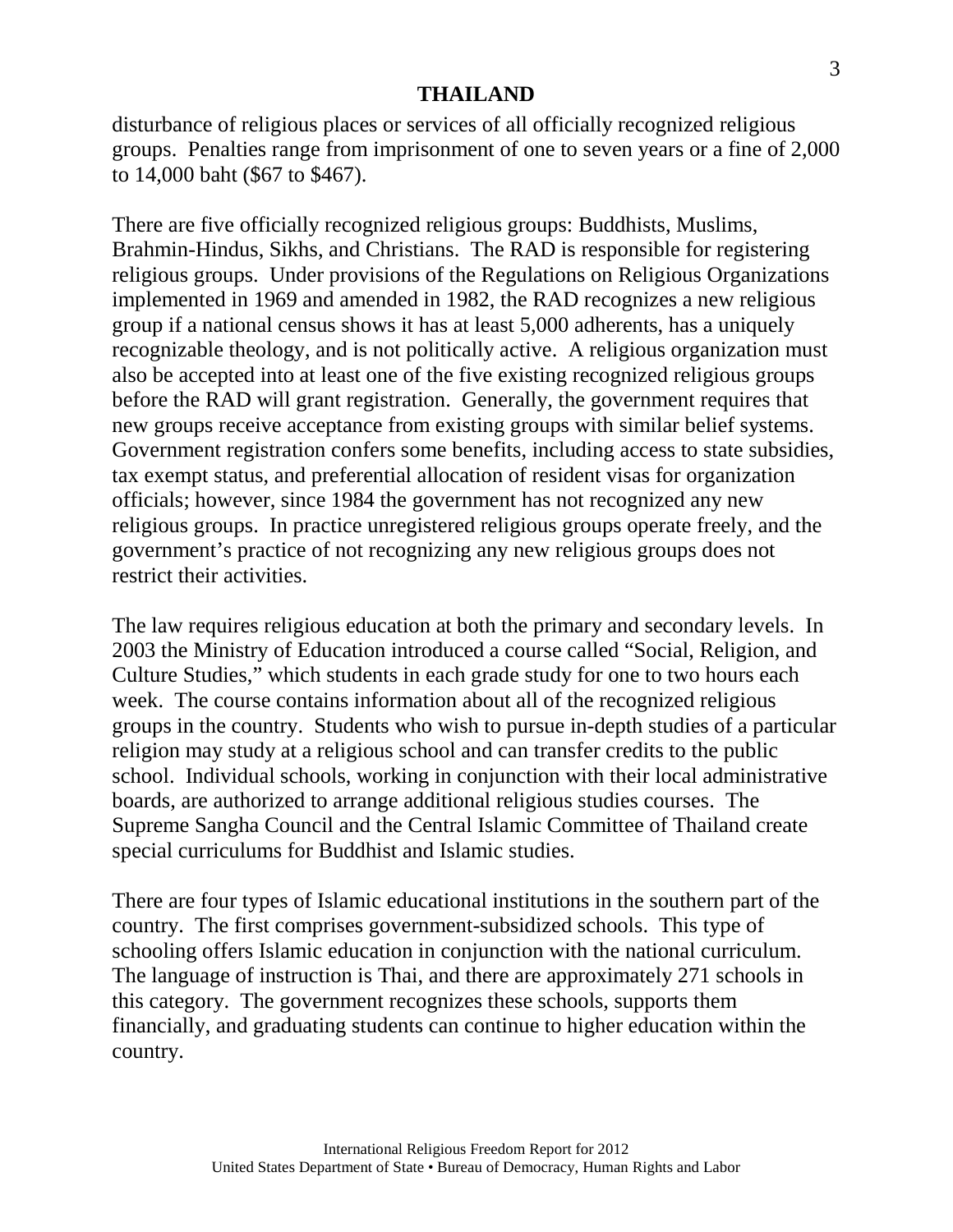The second type consists of private Islamic schools. There are approximately 202 schools in this category. In 2003 the government encouraged these schools to adopt a government-approved Islamic studies curriculum. Some private Islamic schools may offer non-Quranic subjects such as foreign languages (Arabic and English). These schools usually register with the government. Students finishing their studies under this curriculum may become eligible to pursue higher education if they take a state comparability examination.

The third type, traditional pondoks, or private Islamic day schools, offer Islamic education to students of all ages. Each school chooses its own curriculum, which has traditionally been built around the teacher, often the local imam or founder. The language of instruction at many pondoks is Malay. Many of these schools do not register with the government. Since they are unregistered, the exact number of traditional pondoks in the country is unknown. Estimates range from 328-1,000. Students graduating from unregistered pondoks do not receive automatic government certification of their studies. They are, however, able to take a compatibility exam that compares their knowledge to the government-approved Islamic Studies curriculum. Those who pass this exam receive government certification.

Finally, a tadika is an after-school religious course for children in grades one through six, which often is held in a mosque. The RAD is responsible for overseeing the program, except in the southernmost provinces of Satun, Narathiwat, Yala, Pattani, and parts of Songkhla, where the Ministry of Education supervises courses.

The government observes the following religious holidays as national holidays: Maka Bucha Day (the full moon day of the third lunar month, typically in February); Visakha Bucha Day (the full moon day of the sixth lunar month, typically in May); Asalaha Bucha Day (the full moon day of the eighth lunar month, typically in July); and Khao Phan Sa Day (beginning of the Buddhist Lent, typically during the summer).

### **Government Practices**

There were reports of abuses of religious freedom in the country. Pattaya Tourist Police reportedly arrested a group of five Falun Gong practitioners in December 2011 for trespass and nuisance while they were distributing leaflets. The five were reportedly released, with no new information of further legal action against them in 2012. The Ministry of Interior (MOI) denied Falun Gong representatives' request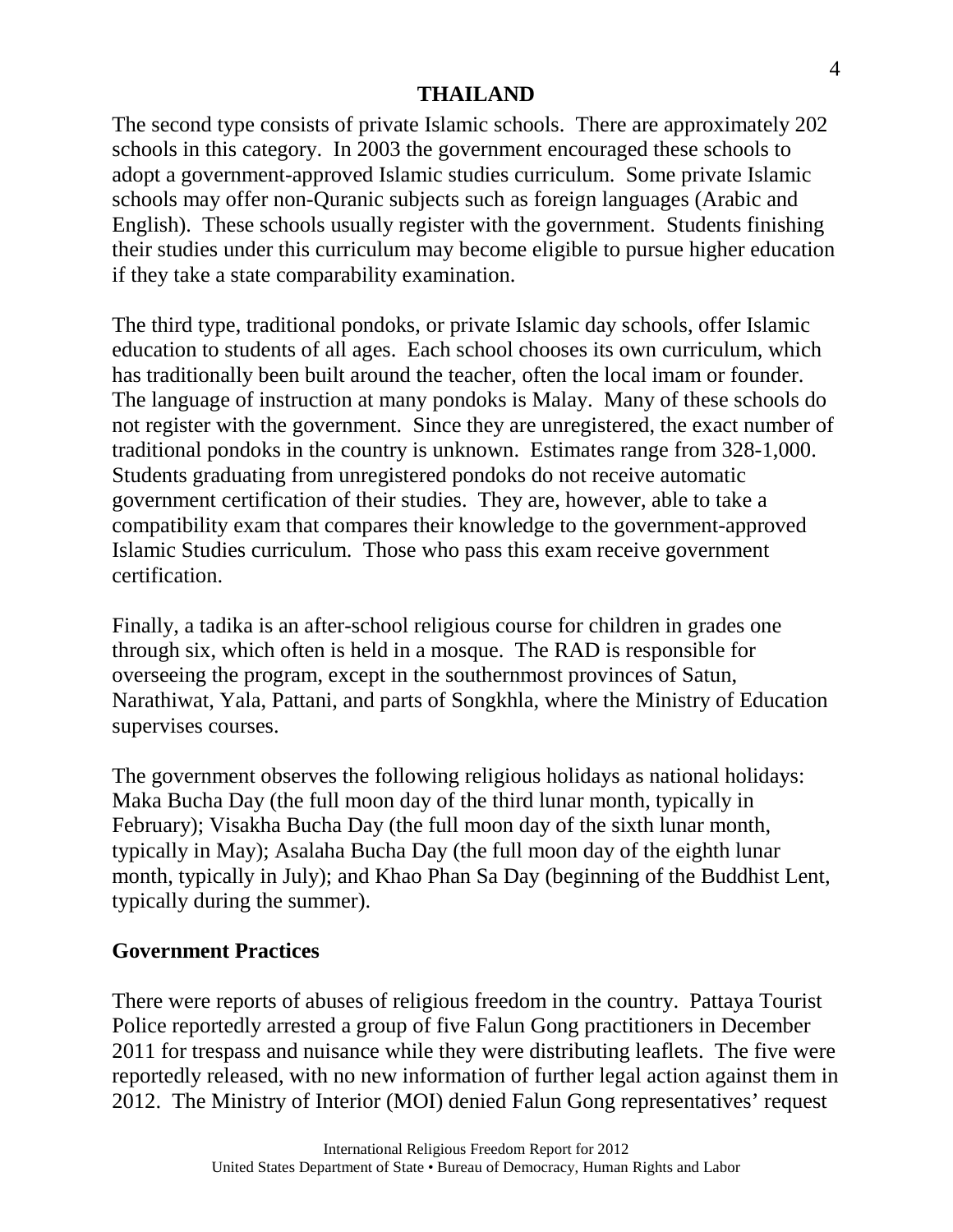to register officially as a foundation or association. Falun Gong leaders petitioned the Administrative Court to reverse the denial, but the court concurred with the MOI. The ruling was appealed to the Supreme Administrative Court and remained pending at year's end.

In March 2009 Nima Kaseng, wife of Imam Yapa Kaseng, filed a civil suit against the Ministry of Defense, the army, and the police demanding 12,285,530 baht (approximately \$410,000) in compensation after the December 2008 Narathiwat Provincial Court ruled that Imam Yapa was killed in March 2008 while in military custody. The three defendants agreed to settle the civil case for 5.2 million baht (\$173,000) in July 2011. The Supreme Court of Justice closed its inquiry into the question of military or civilian court jurisdiction over criminal charges when the lower court that originally denied civilian jurisdiction did not certify the associated petition. The military court criminal case remained inactive pending the concurrent administrative investigation by the National Counter Corruption Commission, which reported no progress in 2012.

During the year, the government instituted several compensation programs for victims of southern violence with payments up to 7.5 million baht (approximately \$250,000).

The government did not recognize religious groups other than the five existing registered communities; however, unregistered religious organizations operated freely.

The 2007 constitution required that the government "patronize and protect Buddhism and other religions." In accordance with this requirement, the government subsidized activities of all five primary religious communities. The government allocated 4.3 billion baht (approximately \$143 million) for fiscal year 2012 to support the National Buddhism Bureau, an independent state agency. The bureau oversees the Buddhist clergy and approves the curriculums of Buddhist teachings for all Buddhist temples and educational institutions. In addition, the bureau sponsored educational and public relations materials on Buddhism as it relates to daily life. During the year the government budgeted 365 million baht (\$12.2 million) for the RAD, including 190 million baht (\$6.3 million) for Buddhist organizations; 36 million baht (\$1.2 million) for Islamic organizations; and 2.1 million baht (\$70,000) for Christian, Brahmin-Hindu, and Sikh organizations. The RAD fiscal year budget also allocated 28.5 million baht (\$950,000) for religious lectures, 96 million baht (\$3.2 million) for Buddhist Sunday school, 12 million baht (\$400,000) for Islamic study centers, 7.5 million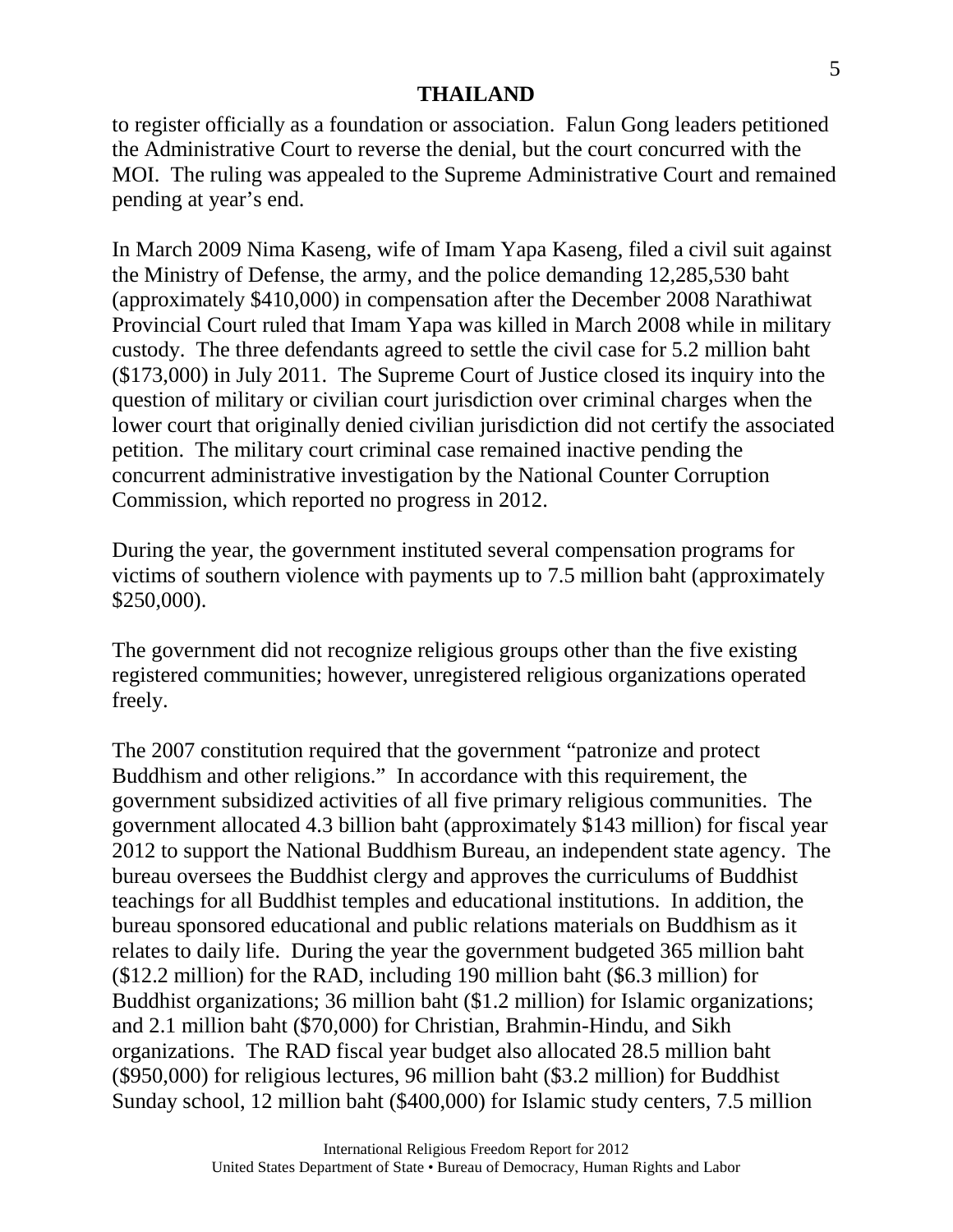baht (\$250,000) for religious activities for persons with disabilities, and 4.6 million baht (\$153,000) for interfaith events. Pursuant to the Hajj Pilgrimage Promotion Act of 1981, the government budgeted 16.1 million baht (\$537,000) for the year, down from 19 million baht (\$613,000) the previous year, to promote and facilitate Muslim participation in the Hajj pilgrimage.

In areas of the southern provinces where violence has occurred, the government continued to provide armed escorts for Buddhist monks for their daily rounds to receive alms and during Buddhist festivals. Government troops also continued to station themselves within Buddhist temples, which some NGOs and ethnic Malay Muslims perceived as a militarization of Buddhist temples. Other NGOs viewed the military presence as a response to the prior attacks on Buddhist temples. Some temples declined to have military protection, both to avoid militants targeting them and due to the perceived costs, such as higher utility bills and the effort involved in controlling behavior on temple grounds. Many temples therefore preferred to rely on Buddhist volunteers for security.

The budgets for Buddhist and Islamic organizations included funds to support Buddhist and Islamic institutes of higher education, to fund religious education programs in public and private schools, to provide daily allowances for monks and Muslim clerics who hold administrative and senior ecclesiastical posts, and to subsidize travel and health care for monks and Muslim clerics. They also included an annual budget for the renovation and repair of temples and mosques, the maintenance of historic Buddhist sites, and the daily upkeep of the central mosque in Pattani. The National Buddhism Bureau allocated 392 million baht (\$13.1 million) for the maintenance of Buddhist temples and institutions.

Other registered religious groups can request government support for renovation and repair work but do not receive a regular budget to maintain religious buildings, nor do they receive government assistance to support their clergy. During the year the RAD budgeted 20 million baht (\$667,000) for the restoration of 891 religious buildings of non-Buddhist religious groups. The RAD budget for the maintenance of religious buildings remained unchanged from the previous year. Private donations to registered religious organizations are tax deductible.

Religious groups generally proselytized freely. Monks working as dhammaduta (Buddhist missionaries) were active, particularly in border areas among the country's tribal populations. According to the National Buddhism Bureau, there were 5,391 appointed dhammaduta working nationwide. In addition, the government appointed approximately 2,100 dhammaduta for international travel,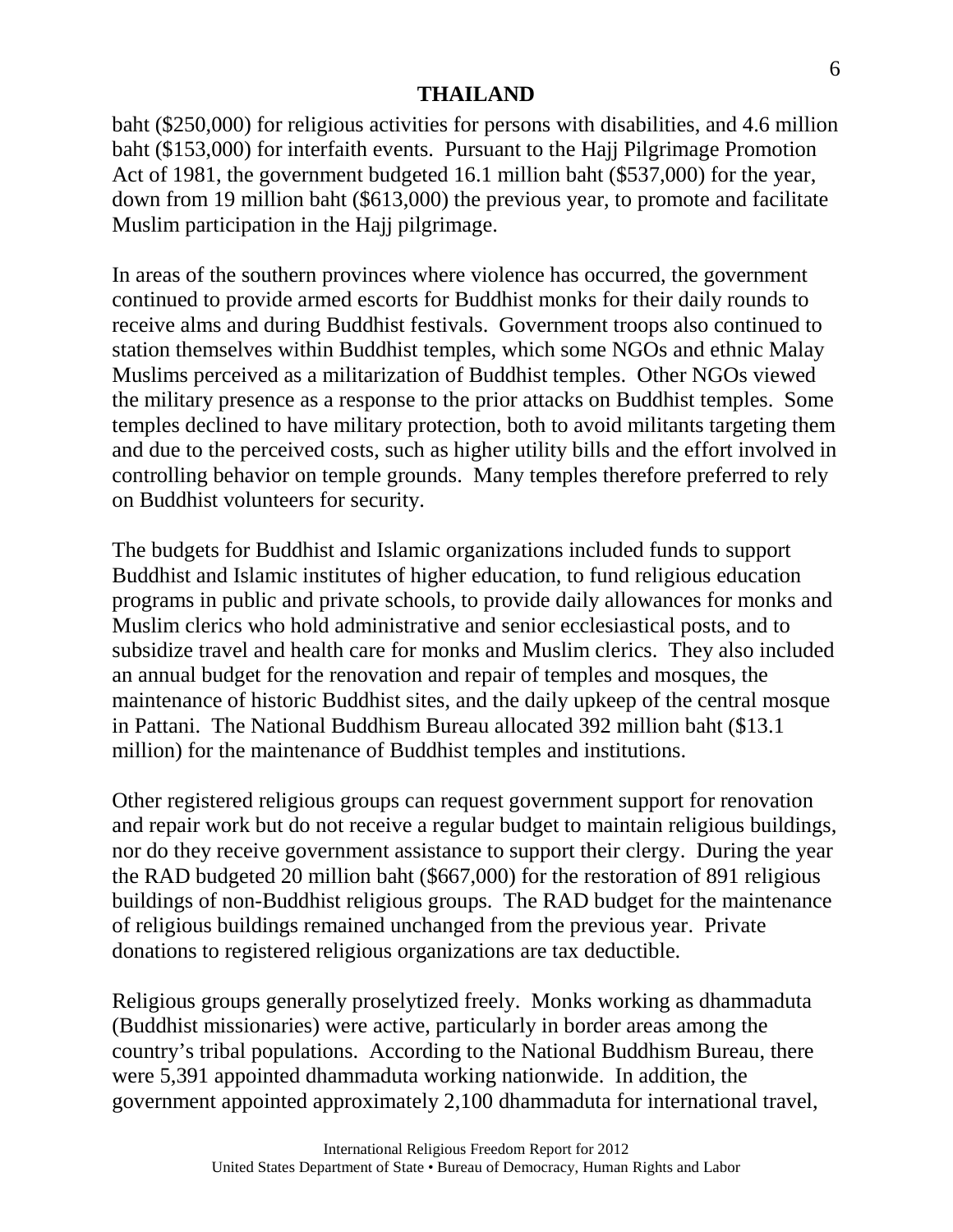and 1,481 were overseas working in 37 countries. There were 369 registered Thai Buddhist temples abroad, located in 32 countries. In 2009 the Supreme Sangha Council and the National Buddhism Bureau recruited more than 400 recently graduated monks with religious degrees to work in the provinces on four-year tenured contracts as part of a domestic religious dissemination program. The program continued, but recruitment of monks to fill new vacancies was suspended in 2012.

Muslim and Christian missionaries did not receive public funds or state subsidies. Islamic organizations had small numbers of citizens working as missionaries in the country and abroad. Christian organizations had much larger numbers of missionaries, both foreign and Thai, across all denominations operating in the country. Sikhs and Hindu-Brahmins had smaller numbers reflecting their proportion of the population.

In 1982 the RAD limited the number of foreign missionaries registered with the government to an official quota organized along both religious and denominational lines. The RAD increased the missionary quota for a few religious groups in recent years. There were close to 1,600 registered foreign missionaries in the country, mostly Christian. In addition to these formal quotas, many unregistered missionaries lived and worked in the country without government interference. While registration conferred some benefits, such as visas with longer validity, being unregistered was not a significant barrier to foreign missionary activity. Many foreign missionaries entered the country using tourist visas and proselytized without RAD's authorization. There were no reports that the government deported or harassed foreign missionaries for working without registration.

Muslim professors and clerics, particularly in the southernmost provinces, faced additional scrutiny because of continuing government concern about Malay Muslim separatist activities. While this usually did not appear to inhibit their religious activities, government officials continued to be concerned that some Islamic schools indoctrinated youth into the conflict. Conversely, some reports concluded that southern insurgents targeted state schools and teachers because they perceived them to be part of an effort to impose Thai Buddhist culture on the region (see Section III, below, which notes violence against school personnel).

A clause in the 2007 constitution required the government to "promote good understanding and harmony among followers of all religions." In accordance with this clause, the government sponsored interfaith dialogue through regular meetings and public education programs. The RAD carried out and oversaw many of these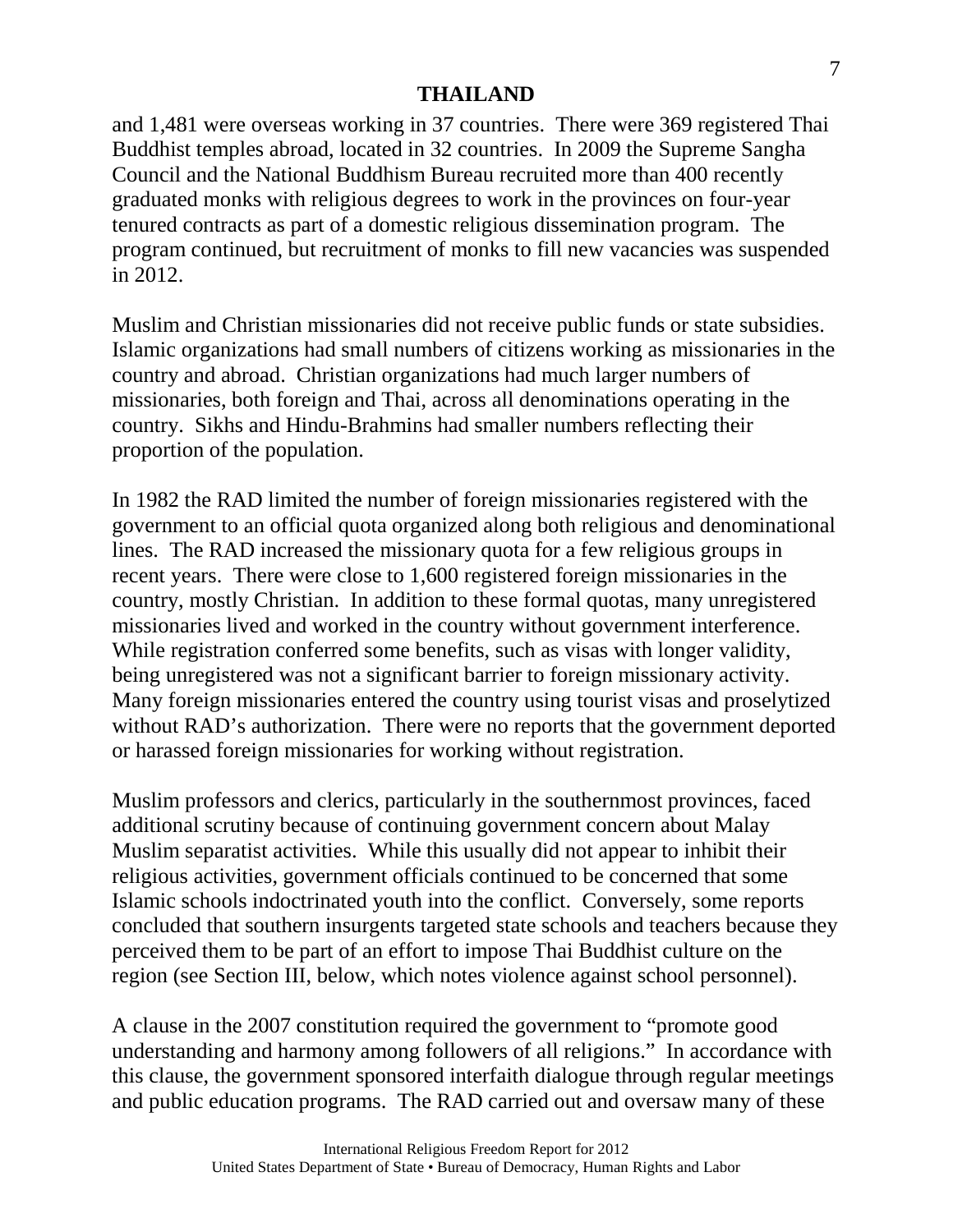efforts. On August 25-26, the RAD held its annual interfaith assembly in Chiang Rai, and approximately 1,000 representatives and members of all registered religious groups participated. The RAD, in conjunction with provincial authorities, also sponsored Youth Reconciliation Camps in 62 provinces throughout the country. Each event lasted two to three days and drew at least 100 participants from all major religious groups in each province, mostly students in grades 10-12. The goals of the camps were to create and strengthen mutual religious understanding through activities, games, religious classes, and interaction. The camp in the southern province of Songkhla drew approximately 300 participants.

### **Section III. Status of Societal Respect for Religious Freedom**

There were reports of societal abuses and discrimination based on religious affiliation, belief, or practice. Ethnicity and religion are often inextricably linked; for this reason it is difficult to categorize many incidents specifically as ethnic or religious intolerance. While the conflict in the South was primarily about ethnicity and nationalism, the close connection between ethnic and religious identity caused it to take on religious overtones. Violence perpetrated by ethnic Malay Muslims against ethnic Thai Buddhists in the southernmost provinces exacerbated tensions and invited retaliatory killings and human rights abuses by both groups. As a result, in a number of cases the violence in the region undermined the ability of citizens to practice the full range of their religious activities.

Insurgents continued high-profile attacks during the holy month of Ramadan with at least 99 incidents during the month killing 52 and injuring 98 others. For the first time in the conflict, insurgents used at least three 50kg bombs during Ramadan, a substantial increase from the 20kg bombs used to date. During the first week of Ramadan attacks killed at least nine persons and injured 28: on July 20, a 50kg bomb exploded as a military unit drove by in an armored truck, injuring seven soldiers and one Muslim villager in Narathiwat Province. On July 25, five policemen in a patrol squad in Yala Province died after a 50kg improvised explosive device (IED) detonated as their unit passed. Another 50 kg bomb exploded behind a popular hotel in Pattani city on July 31, injuring five persons. A surveillance camera captured the most brazen attack in Pattani Province, which was later leaked to the press: a group of at least 16 insurgents in three trucks shot and killed four paramilitary rangers on motorcycles and injured two others and then stole their weapons.

At least one imam was killed: two gunmen on a motorcycle shot and killed Imam Abdullateh Todir, Chairman of the Imam Association in Amphoe Yaha and a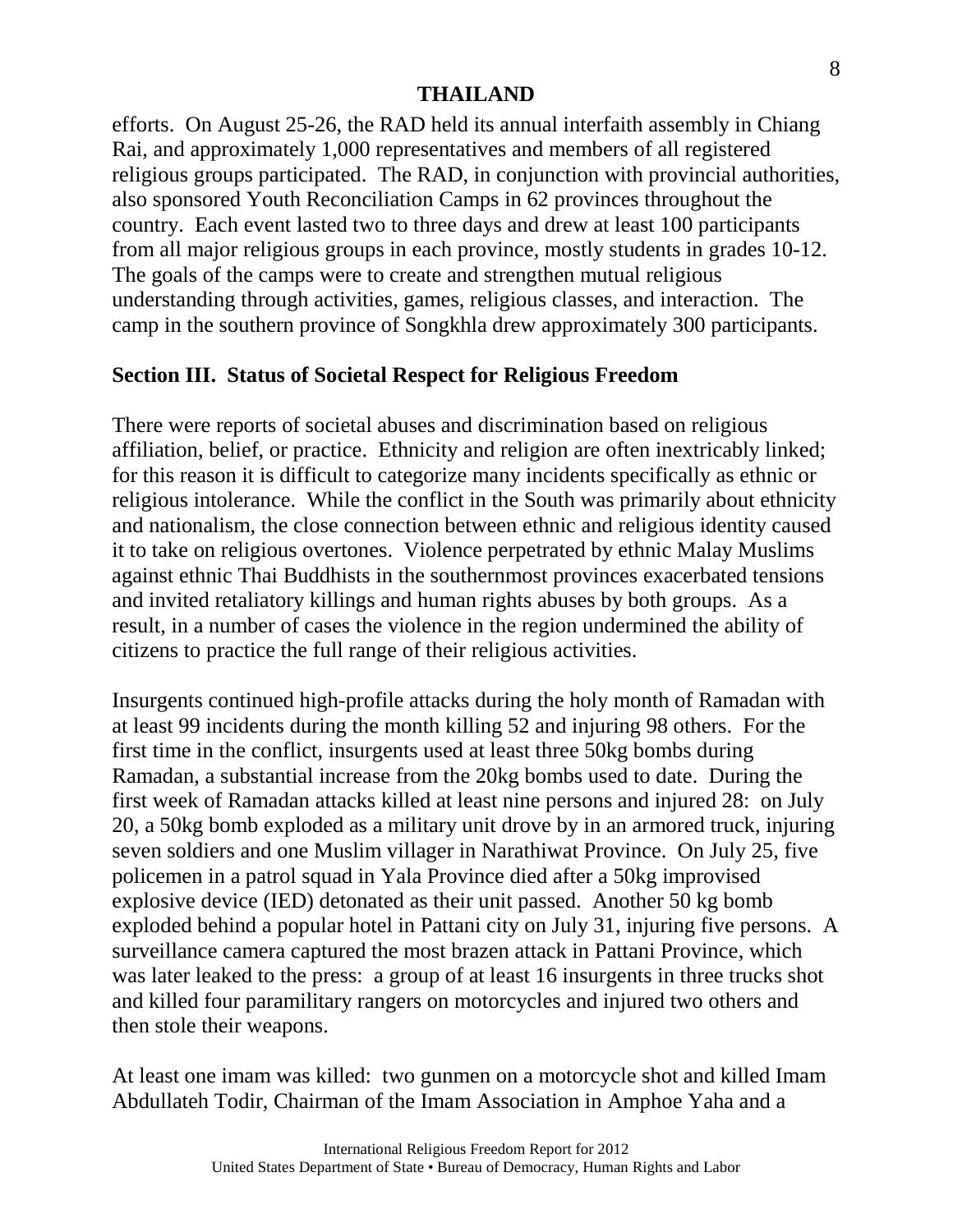member of the Yala Provincial Islamic Committee, on November 14 while he drove his pick-up truck. After his death and the fatal shooting of a Muslim teacher on October 30, insurgents put Buddhist teachers back on their hit list, and shot and killed four teachers between November 22 and December 11. Before these incidents, the government provided most teachers with security escorts for their travel to and from work. After these incidents, authorities increased security measures for teachers in highly sensitive areas and offered them around-the-clock protection.

As in previous years, Buddhist monks continued to report they were fearful and thus no longer able to travel freely through southern communities to receive alms or perform rites. As a safety precaution, they often conducted religious rites customarily performed in the evening in the afternoon instead. A roadside bomb injured two monks in Pattani Province when it exploded while they collected morning alms on June 9. The same explosion also injured three members of their military escort and two Buddhist villagers.

There were reports of several incidents involving intimidation and violence by unidentified attackers against peaceful Falun Gong protesters, some near the embassy of China, but no arrests were reported.

On January 10, an estimated 400 demonstrators gathered at Government House, the executive office complex for the prime minister and cabinet, to protest the decision by Wat Nong Chok Secondary School in Bangkok prohibiting female students from wearing headscarves at school. The Ministry of Education attempted to negotiate a compromise, but the school's abbot refused to end the ban.

On November 11, in an apparently isolated incident, a group of approximately 20 Buddhist villagers in Udon Thani province stormed a Christian church and destroyed its contents, allegedly in reaction to the church's proselytizing activities.

# **Section IV. U.S. Government Policy**

U.S. embassy officers and high-level visitors from the Department of State discussed religious freedom with the government. They regularly visited Muslim and Buddhist religious leaders, academics, and elected officials as part of the embassy's effort to promote religious freedom and to understand the complex ethnic and religious issues at play in society.